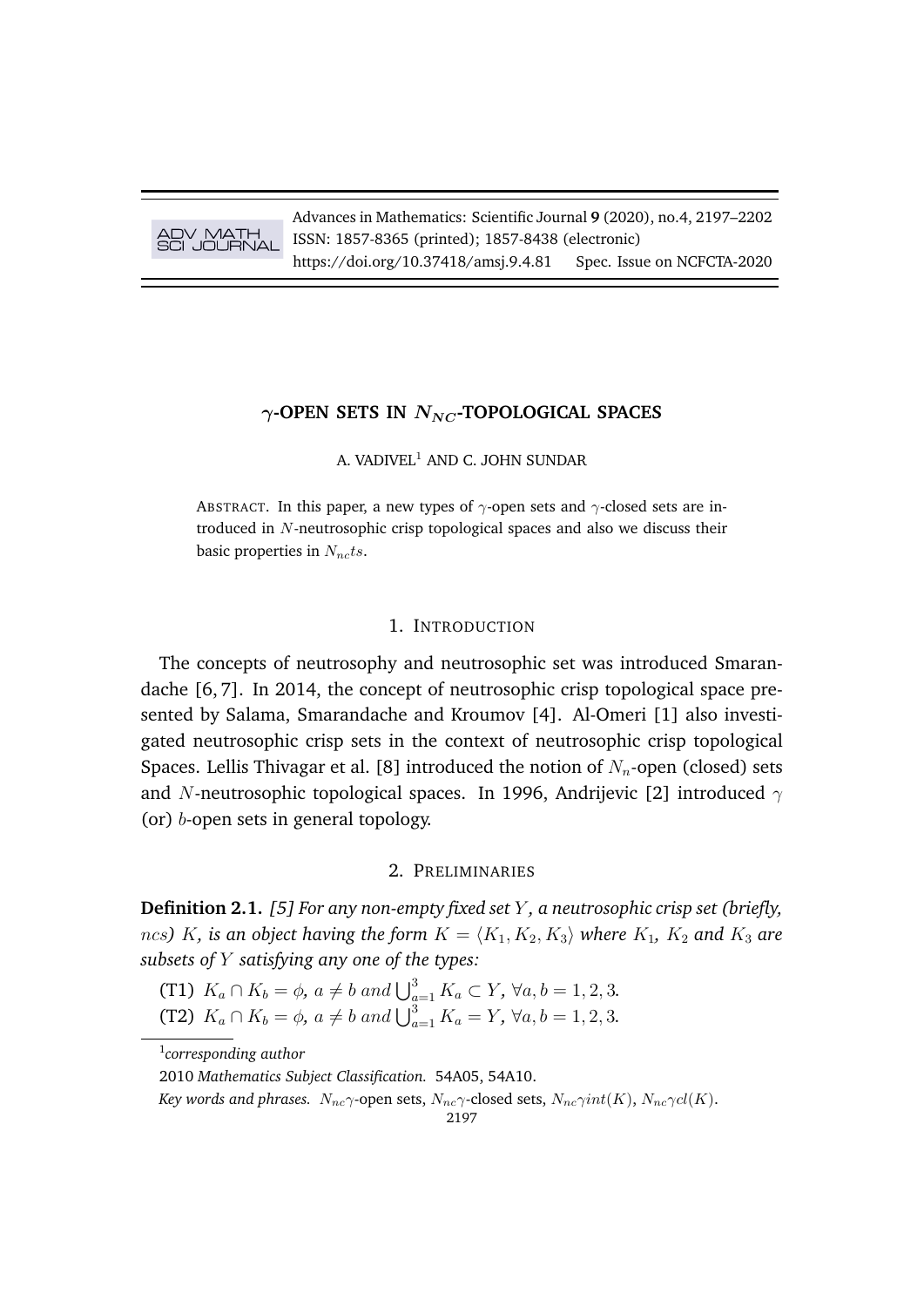(T3)  $\bigcap_{a=1}^{3} K_a = \phi$  and  $\bigcup_{a=1}^{3} K_a = Y$ ,  $\forall a = 1, 2, 3$ .

**Definition 2.2.** [5] Types of ncs's  $\emptyset_N$  and  $Y_N$  in Y are as:

- (i)  $\emptyset_N$  *may be defined as*  $\emptyset_N = \langle \emptyset, \emptyset, Y \rangle$  *or*  $\langle \emptyset, Y, Y \rangle$  *or*  $\langle \emptyset, Y, \emptyset \rangle$  *or*  $\langle \emptyset, \emptyset, \emptyset \rangle$ *;*
- (ii)  $Y_N$  *may be defined as*  $Y_N = \langle Y, \emptyset, \emptyset \rangle$  *or*  $\langle Y, Y, \emptyset \rangle$  *or*  $\langle Y, \emptyset, Y \rangle$  *or*  $\langle Y, Y, Y \rangle$ *.*

**Definition 2.3.** *[5] Let* Y *be a non-empty set* and *the* ncs*'s* K and M *in the form*  $K = \langle K_{11}, K_{22}, K_{33} \rangle$ ,  $M = \langle M_{11}, M_{22}, M_{33} \rangle$ , then:

- (i)  $K \subseteq M \Leftrightarrow K_{11} \subseteq M_{11}$ ,  $K_{22} \subseteq M_{22}$  and  $K_{33} \supseteq M_{33}$  or  $K_{11} \subseteq M_{11}$ ,  $K_{22} \supseteq M_{22}$  and  $K_{33} \supseteq M_{33}$ ;
- (ii)  $K \cap M = \langle K_{11} \cap M_{11}, K_{22} \cap M_{22}, K_{33} \cup M_{33} \rangle$  *or*  $\langle K_{11} \cap M_{11}, K_{22} \cup M_{22}, K_{33} \cup M_{33} \rangle$  $M_{33}$ ;
- (iii)  $K \cup M = \langle K_{11} \cup M_{11}, K_{22} \cup M_{22}, K_{33} \cap M_{33} \rangle$  *or*  $\langle K_{11} \cup M_{11}, K_{22} \cap M_{22}, K_{33} \cap M_{33} \rangle$  $M_{33}$ ;

(iv) 
$$
K^c = \langle K_{11}^c, K_{22}^c, K_{33}^c \rangle
$$
 or  $\langle K_{33}, K_{22}, K_{11} \rangle$  or  $\langle K_{33}, K_{22}^c, K_{11} \rangle$ .

**Definition 2.4.** [3] Let Y be a non-empty set. Then  ${}_{nc}\Gamma_1$ ,  ${}_{nc}\Gamma_2$ ,  $\cdots$ ,  ${}_{nc}\Gamma_N$  are N*-arbitrary crisp topologies defined on* Y *and the collection*

 $N_{nc}\Gamma = \{A \subseteq Y : A = (\bigcup_{i=1}^{N} S_i)^T \}$  $j=1$  $K_j$ ) ∪ ( $\bigcap^N$  $j=1$  $(L_j)$ ,  $K_j, L_j \in {}_{nc} \Gamma_j$  *is called*  $N_{nc}$ -topology *on* Y *if the axioms are satisfied:*

(i)  $\emptyset_N$ ,  $Y_N \in N_{nc}$ *Γ***;**  $(i)$   $\overline{\overset{\infty}{\cup}}$  $j=1$  $A_j \in N_{nc} \Gamma \ \forall \ \{A_j\}_{j=1}^{\infty} \in N_{nc} \Gamma;$ (iii)  $\bigcap^n$  $j=1$  $A_j \in N_{nc} \Gamma \ \forall \ \{A_j\}_{j=1}^n \in N_{nc} \Gamma.$ 

*Then*  $(Y, N_{nc} \Gamma)$  *is called a*  $N_{nc}$ -topological space (briefly,  $N_{nc}$ ts) on Y. The  $N_{nc} \Gamma$ *elements are called*  $N_{nc}$ -open sets ( $N_{nc}$ os) on Y and its complement is called  $N_{nc}$ *closed sets (N<sub>nc</sub>cs)* on *Y*. The elements of *Y* are known as  $N_{nc}$ -sets ( $N_{nc}s$ ) on Y *.*

**Definition 2.5.** [3] Let  $(Y, N_{nc} \Gamma)$  be  $N_{nc}$ ts on Y and K be an  $N_{nc}$ s on Y, then the  $N_{nc}$  *interior of* K *(briefly,*  $N_{nc}int(K)$ *)* and  $N_{nc}$  *closure of* K *(briefly,*  $N_{nc}cl(K)$ *) are defined as:*

- (i)  $N_{nc}int(K) = \bigcup \{A : A \subseteq K \text{ and } A \text{ is a } N_{nc}os \text{ in } Y \};$
- (ii)  $N_{nc}cl(K) = \bigcap \{C : K \subseteq C \text{ and } C \text{ is a } N_{nc}cs \text{ in } Y\}.$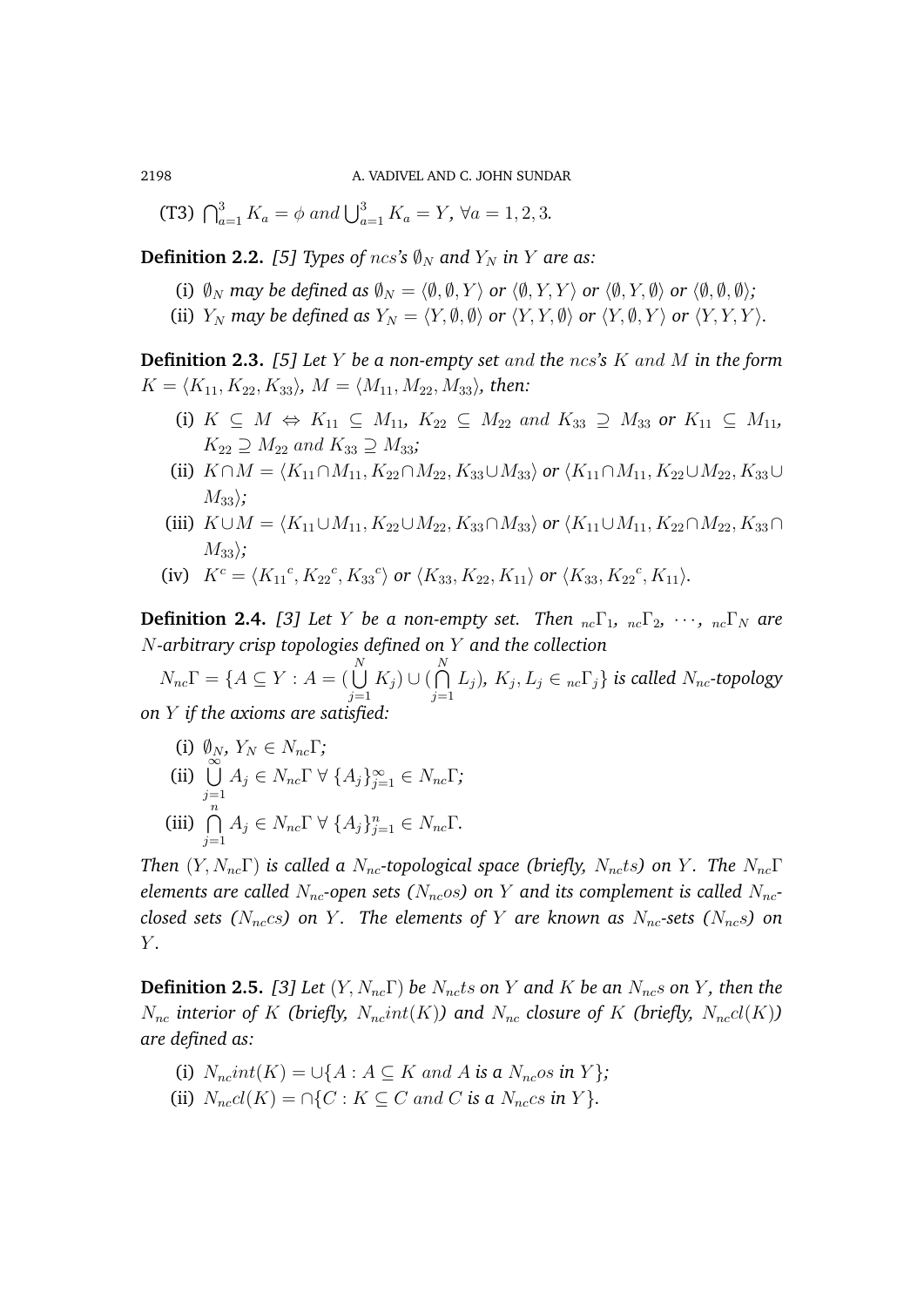**Definition 2.6.** [3] Let  $(Y, N_{nc} \Gamma)$  be any  $N_{nc}ts$ . Let K be an  $N_{nc}s$  in  $(Y, N_{nc} \Gamma)$ . *Then K is said to be a*  $N_{nc}$ -pre (resp.  $N_{nc}$ -semi and  $N_{nc}$ - $\alpha$ ) open set (briefly,  $N_{nc}$ Pos (resp.  $N_{nc}$ Sos and  $N_{nc}$ αos)) if  $K \subseteq N_{nc}$ int( $N_{nc}$ cl(K)) (resp.  $K \subseteq$  $N_{nccl}(N_{nc}int(K))$  and  $K \subseteq N_{nc}int(N_{nc}cl(N_{nc}int(K))))$ .

*The complement of an*  $N_{nc}$ Pos (resp.  $N_{nc}$ Sos and  $N_{nc}$  $\alpha$ os) is called an  $N_{nc}$ *pre (resp.*  $N_{nc}$ -semi and  $N_{nc}$ - $\alpha$ ) closed set (briefly,  $N_{nc}$ Pcs (resp.  $N_{nc}$ Scs and  $N_{nc}\alpha cs$ )) in Y. The family of all  $N_{nc}\mathcal{P}os$  (resp.  $N_{nc}\mathcal{P}cs$ ,  $N_{nc}\mathcal{S}os$ ,  $N_{nc}\mathcal{S}cs$ ,  $N_{nc}\alpha os$ *and*  $N_{nc}\alpha cs$ *)* of Y *is denoted by*  $N_{nc}POS(Y)$  *(resp.*  $N_{nc}PCS(Y)$ *,*  $N_{nc}SOS(Y)$ *,*  $N_{nc}SCS(Y)$ ,  $N_{nc}\alpha OS(Y)$  and  $N_{nc}\alpha CS(Y)$ .

3.  $\gamma$ -OPEN SETS IN  $N_{nc}$ -TOPOLOGICAL SPACES

Throughout this section, let  $(Y, \mathcal{N}_{nc}\Gamma)$  be any  $\mathcal{N}_{nc}$ ts. Let K and L be an  $\mathcal{N}_{nc}s$ 's in  $(Y, \mathcal{N}_{nc}\Gamma)$ .

# **Definition 3.1.** *The* K *is said to be a*

- (i)  $N_{nc}$ - $\gamma$ -open (or)  $N_{nc}$ -b-open (briefly,  $N_{nc}\gamma$ o (or)  $N_{nc}$ bo) set if  $K \subseteq N_{nc}$ cl  $(N_{nc}int(K)) \cup N_{nc}int(N_{nc}cI(K))$ . The complement of an  $N_{nc} \gamma$  *o set is called an*  $N_{nc}$ - $\gamma$ -closed (briefly,  $N_{nc} \gamma c$ ) set in Y. The family of all  $N_{nc} \gamma o$  (resp.  $N_{nc}\gamma c$ *) set of* Y *is denoted by*  $N_{nc}\gamma O S(Y)$  (resp.  $N_{nc}\gamma CS(Y)$ ).
- (ii)  $N_{nc}$ -regular open (briefly,  $N_{nc}$ ro) set if  $K = N_{nc}int(N_{nc}c l(K))$ . The com*plement of an*  $N_{nc}$  *ro set is called a*  $N_{nc}$ -regular closed (briefly,  $N_{nc}$  *rc) set in*  $Y$ *.*

# **Definition 3.2.**

- (i)  $N_{nc}\gamma int(K)$  (*resp.*  $N_{nc}rint(K)$ ) =  $\cup \{A : A \subseteq K \text{ and } A \text{ is a } N_{nc}\gamma o$ ( *resp.*  $N_{nc}$ *ro*) *set in*  $Y$ *}.*
- (ii)  $N_{nc} \gamma c l(K)$ ( *resp.*  $N_{nc} r c l(K)$ ) =  $\cap$ {C : K  $\subseteq C$  and C is a  $N_{nc} \gamma c$  ( *resp.*  $N_{nc} r c$ ) *set in* Y }*.*

**Proposition 3.1.** *The N<sub>nc</sub>*γ-closure and *N<sub>nc</sub>*γ-interior operator satisfies properties:

- (i)  $K \subset N_{nc} \gamma c l(K)$ .
- (ii)  $N_{nc}\gamma int(K) \subseteq K$ .
- (iii)  $K \subseteq L \Rightarrow N_{nc} \gamma cl(K) \subseteq N_{nc} \gamma cl(L)$ .
- (iv)  $K \subseteq L \Rightarrow N_{nc} \gamma int(K) \subseteq N_{nc} \gamma int(L)$ .
- (v)  $N_{nc} \gamma c l(K \cup L) = N_{nc} \gamma c l(K) \cup N_{nc} \gamma c l(L)$ .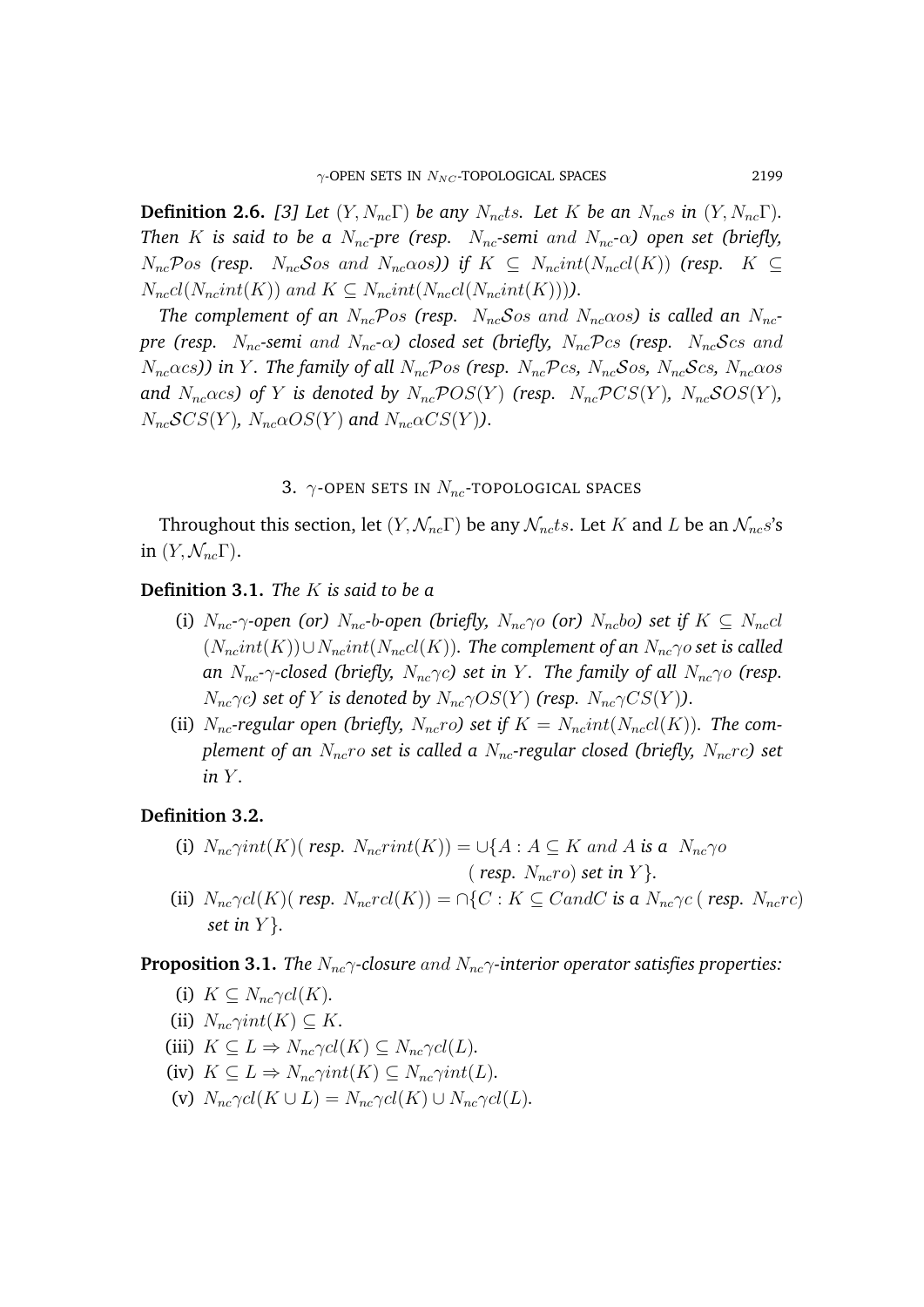2200 A. VADIVEL AND C. JOHN SUNDAR

- (vi)  $N_{nc}\gamma int(K \cap L) = N_{nc}\gamma int(K) \cap N_{nc}\gamma int(L)$ .
- (vii)  $(N_{nc}\gamma c l(K))^c = N_{nc}\gamma int(K^c)$ *.*
- (viii)  $(N_{nc}\gamma int(K))^c = N_{nc}\gamma cl(K^c)$ *.*
- (ix)  $N_{nc} \gamma c l(K) = L$  *iff* L *is an*  $N_{nc} \gamma c$  *set.*
- (x)  $N_{nc}\gamma int(K) = L$  *iff* L *is an*  $N_{nc}\gamma o$  *set.*
- (xi)  $N_{nc} \gamma c l(K)$  *is the smallest*  $N_{nc} \gamma c$  *set containing* K.
- (xii)  $N_{nc}\gamma int(K)$  *is the largest*  $N_{nc}\gamma o$  *set containing* K.

**Proposition 3.2.** *The statements are hold but the equality does not true.*

- (i) *Every*  $N_{nc}$ *ros* (resp.  $N_{nc}$ *rcs*) is a  $N_{nc}$ *os* (resp.  $N_{nc}$ *cs*).
- (ii) *Every*  $N_{nc}$ os (resp.  $N_{nc}$ cs) is a  $N_{nc}$ cos (resp.  $N_{nc}$ ccs).
- (iii) *Every*  $N_{nc}\alpha$ os (resp.  $N_{nc}\alpha$ cs) is a  $N_{nc}\delta$ os (resp.  $N_{nc}\delta$ cs).
- (iv) *Every*  $N_{nc}\alpha$ os (resp.  $N_{nc}\alpha$ cs) is a  $N_{nc}\mathcal{P}\alpha$ s (resp.  $N_{nc}\mathcal{P}\alpha$ s).
- (v) *Every*  $N_{nc}$ Sos (resp.  $N_{nc}$ Scs) is a  $N_{nc}$  $\gamma$ os (resp.  $N_{nc}$  $\gamma$ cs).
- (vi) *Every*  $N_{nc}$ Pos (resp.  $N_{nc}$ Pcs) is a  $N_{nc}$  $\gamma$ os (resp.  $N_{nc}$  $\gamma$ cs).

*Proof.* (i) K is a  $N_{nc}$ ros, then  $K = N_{nc}int(N_{nc}c l(K))$  and so  $K = N_{nc}int(K)$ . K is a  $N_{nc}$ os. The other cases are similar. It is also true for their respective closed  $sets.$ 



FIGURE 1. Different types  $N_{nc}$  open sets.

**Proposition 3.3.** *If* K *is an*  $N_{nc}\gamma$ os *(resp.*  $N_{nc}\gamma$ cs) *iff* K *is a*  $N_{nc}S$ os *(resp.*  $N_{nc}$ Scs) and  $N_{nc}$ Pos (resp.  $N_{nc}$ Pcs).

**Proposition 3.4.** *The union (resp. intersection) of any family of*  $N_{nc} \gamma O S(Y)$ *(resp.*  $N_{nc}\gamma CS(Y)$ *) is a*  $N_{nc}\gamma OS(Y)$  *(resp.*  $N_{nc}\gamma CS(Y)$ *).* 

**Remark 3.1.** *The intersection of two*  $N_{nc} \gamma os$ *'s need not be*  $N_{nc} \gamma os$ *.* 

**Example 1.** *Let*  $Y = \{l, m, n\}$ ,  ${}_{nc} \Gamma_1 = \{\phi_N, Y_N, L\}$ ,  ${}_{nc} \Gamma_2 = \{\phi_N, Y_N, M, N, O\}$ ,  $L = \langle \{m\}, \{l\}, \{n\}\rangle, M = \langle \{\phi\}, \{l, n\}, \{m\}\rangle,$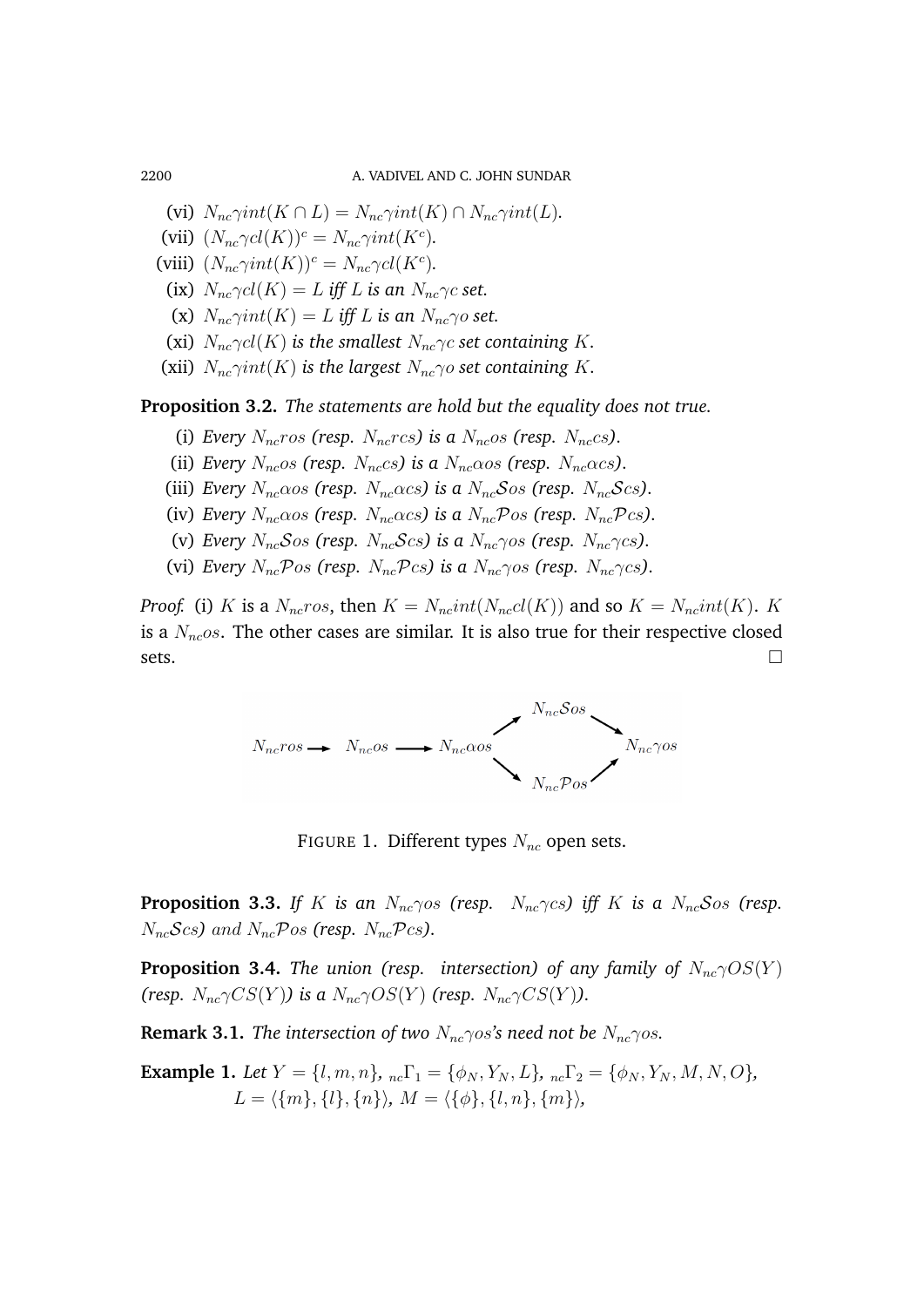$\gamma$ -OPEN SETS IN  $N_{NC}$ -TOPOLOGICAL SPACES 2201

 $N = \langle \{m\}, \{l, n\}, \{\phi\}\rangle$ ,  $O = \langle \{\phi\}, \{l\}, \{m, n\}\rangle$ *then we have*  $2_{nc}\Gamma = \{\phi_N, Y_N, L, M, N, O\}$ *. The sets*  $\langle \{l, m\}, \{\phi\}, \{n\} \rangle$  and  $\langle \{l, n\}, \{m\}, \{\phi\} \rangle$ *are*  $N_{nc}\gamma$ *os but the intersection*  $\{\{l\}, \{\phi\}, \{n\}\}\$ *is not*  $N_{nc}\gamma$ *os.* 

### **Proposition 3.5.** *The statements*

- (i) K is a  $N_{nc}\gamma$ os.
- (ii)  $K = N_{nc} \mathcal{P} int(K) \cup N_{nc} \mathcal{S} int(K)$ .
- (iii)  $K \subset N_{nc} \mathcal{P}cl(N_{nc} \mathcal{P}int(K))$

*are equivalent.*

**Proposition 3.6.** *If* K *be a*  $N_{nc}$   $\gamma$  *os such that*  $N_{nc}$ *int*(K) =  $\phi$ *, then* K *is a*  $N_{nc}$ *Pos.* 

**Example 2.** Let  $Y = \{l, m, n, o, p\}$ ,  ${}_{nc}\Gamma_1 = \{\phi_N, Y_N, L\}$ ,  ${}_{nc}\Gamma_2 = \{\phi_N, Y_N, M, N, \phi_N, L\}$ O}.  $L = \langle \{l\}, \{m, o, p\}, \{n\}\rangle$ ,  $M = \langle \{l, n, p\}, \{m, o\}, \{l, n\}\rangle$ ,  $N = \langle \{l, n, p\}, \{m, n\}\rangle$ o},  $\{n\}$ ,  $O = \{\{l\}, \{m, o, p\}, \{l, n\}\}\$ , then we have  $2_{nc}\Gamma = \{\phi_N, Y_N, L, M, N, O\}$ .

- (i) L is a  $N_{nc}$ os but not a  $N_{nc}$ ros.
- (ii)  $P = \langle \{l, m\}, \{n\}, \{o\} \rangle$  *is a*  $N_{nc}Pos$  *but not*  $N_{nc}\alpha os$ *.*
- (iii)  $Q = \langle \{l\}, \{m\}, \{n\} \rangle$  *is a*  $N_{nc} \omega$ *os but not*  $N_{nc} \omega s$ .
- (iv)  $R = \langle \{l, o\}, \{m\}, \{n, p\} \rangle$  *is a*  $N_{nc}\gamma$ os *but not*  $N_{nc}\mathcal{S}$ os.
- (v)  $S = \{\{l, n\}, \{m, o, p\}, \{l\}\}\$ is a  $N_{nc}$ Sos but not  $N_{nc}$  $\alpha$ os.
- (vi) *S* is a  $N_{nc}$  $\gamma$ os but not  $N_{nc}$  $\gamma$ os.

#### **REFERENCES**

- [1] W. AL-OMERI: *Neutrosophic crisp sets via neutrosophic crisp topological spaces*, Neutrosophic Sets and Systems, **13** (2016), 96–104.
- [2] D. ANDRIJEVIC: *On* b*-open sets*, Matematicki Vesnik, **48** (1996), 59–64.
- [3] R. K. AL-HAMIDO, T. GHARIBAH , S. JAFARI, F. SMARANDACHE: *On neutrosophic crisp topology via* N*-topology*, Neutrosophic Sets and Systems, **23** (2018), 96–109.
- [4] A. A. SALAMA, F. SMARANDACHE, V. KROUMOV: *Neutrosophic crisp sets and neutrosophic crisp topological spaces*, Neutrosophic Sets and Systems, **2** (2014), 25–30.
- [5] A. A. SALAMA, F. SMARANDACHE: *Neutrosophic crisp set theory*, Educational Publisher, Columbus, Ohio, USA, 2015.
- [6] F. SMARANDACHE: *A unifying field in logics: neutrosophic logic. neutrosophy, neutrosophic set, neutrosophic probability*, American Research Press, Rehoboth, NM, 1999.